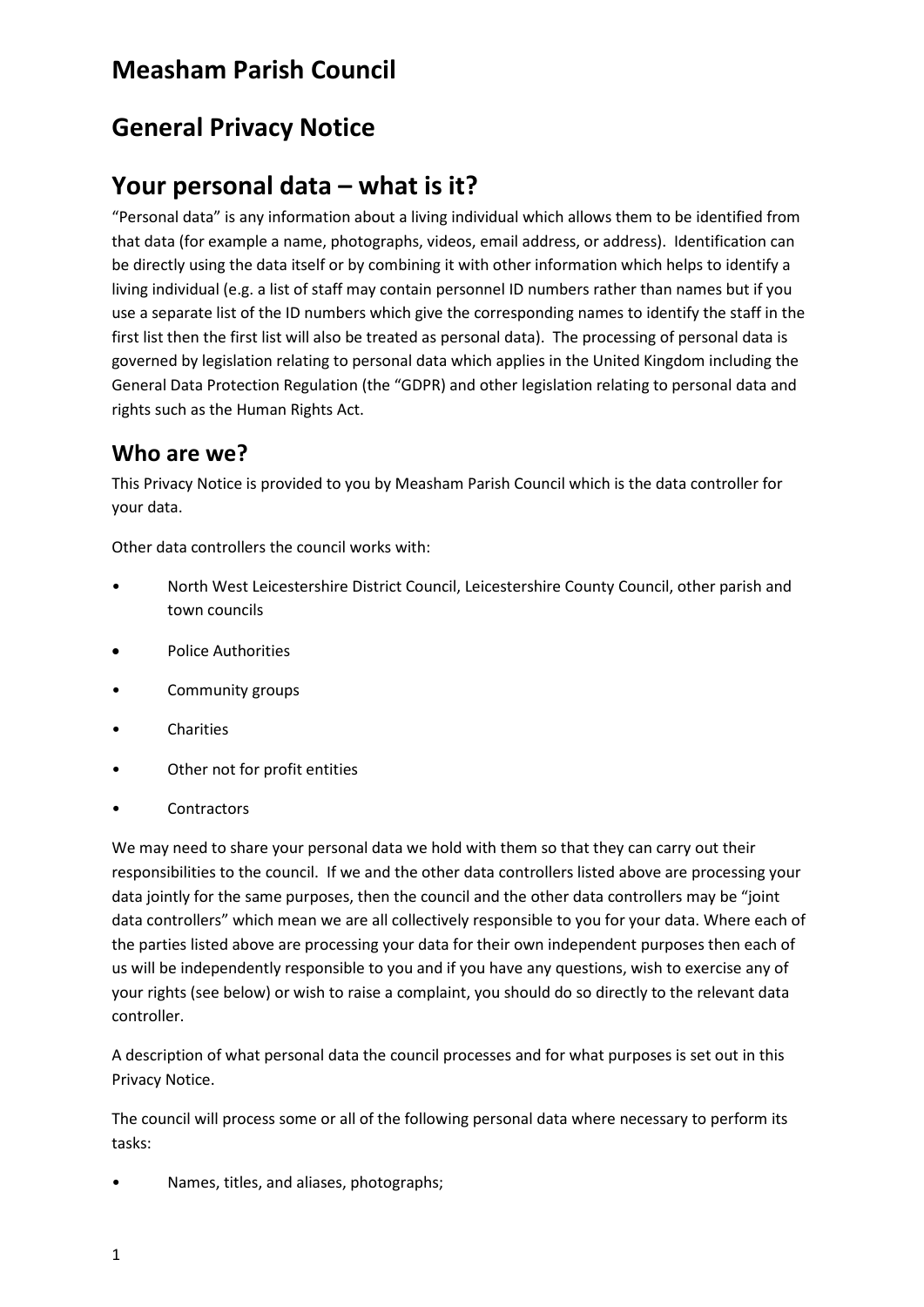- Contact details such as telephone numbers, addresses, and email addresses;
- Where they are relevant to the services provided by a council, or where you provide them to us, we may process information such as gender, age, marital status, nationality, education/work history, academic/professional qualifications, hobbies, family composition, and dependants;
- Where you pay for activities such as rental of allotments, financial identifiers such as bank account numbers, payment card numbers, payment/transaction identifiers, policy numbers, and claim numbers;
- The personal data we process may include sensitive or other special categories of personal data such as criminal convictions, racial or ethnic origin, mental and physical health, details of injuries, medication/treatment received, political beliefs, trade union affiliation, genetic data, biometric data, data concerning and sexual life or orientation.

#### **How we use sensitive personal data**

- We may process sensitive personal data including, as appropriate:
- information about your physical or mental health or condition in order to monitor sick leave and take decisions on your fitness for work;
- your racial or ethnic origin or religious or similar information in order to monitor compliance with equal opportunities legislation;
- in order to comply with legal requirements and obligations to third parties.
- These types of data are described in the GDPR as "Special categories of data" and require higher levels of protection. We need to have further justification for collecting, storing and using this type of personal data.
- We may process special categories of personal data in the following circumstances:
- In limited circumstances, with your explicit written consent.
- Where we need to carry out our legal obligations.
- Where it is needed in the public interest.
- Less commonly, we may process this type of personal data where it is needed in relation to legal claims or where it is needed to protect your interests (or someone else's interests) and you are not capable of giving your consent, or where you have already made the information public.

#### **Do we need your consent to process your sensitive personal data?**

• In limited circumstances, we may approach you for your written consent to allow us to process certain sensitive personal data. If we do so, we will provide you with full details of the personal data that we would like and the reason we need it, so that you can carefully consider whether you wish to consent.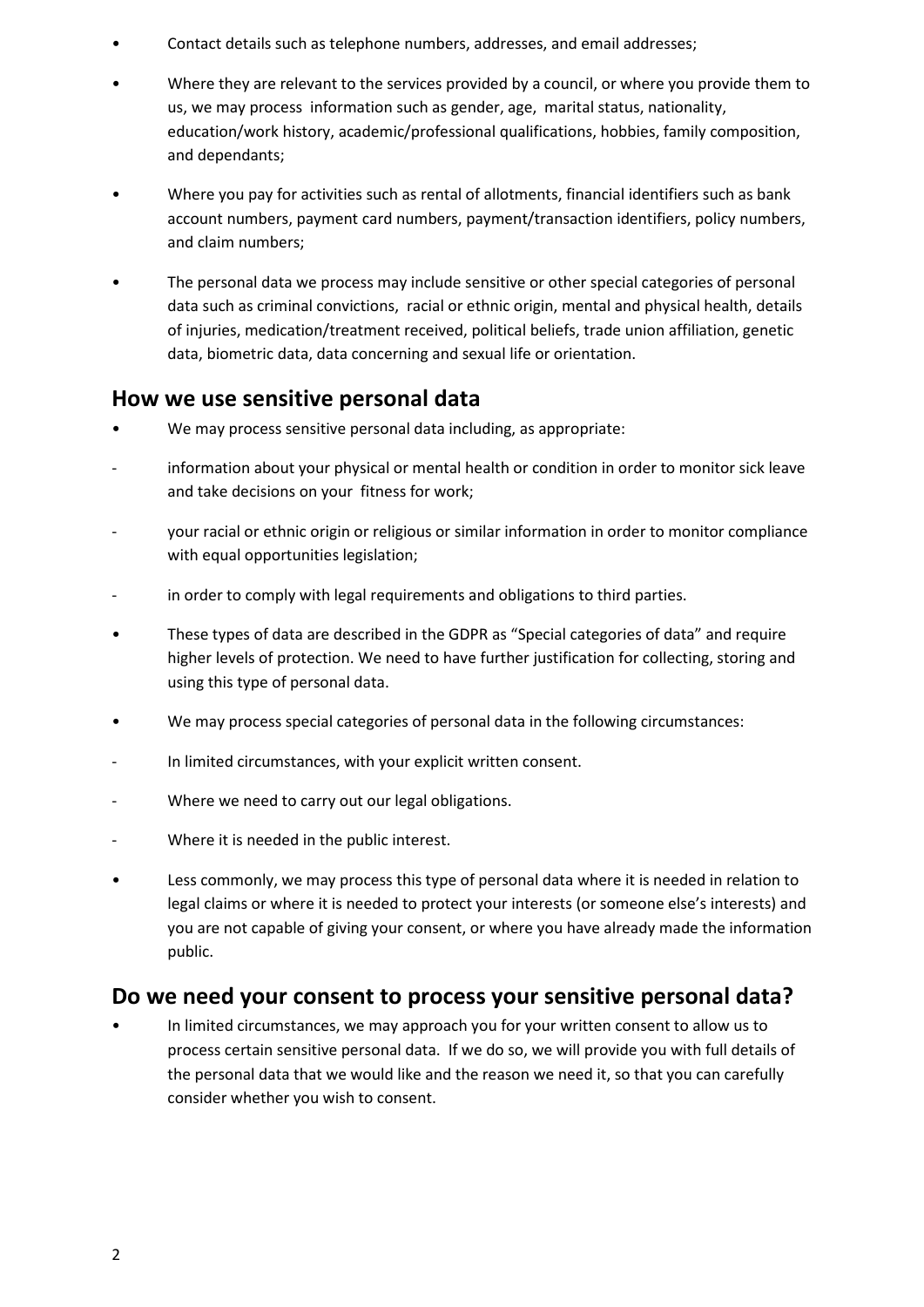# **The council will comply with data protection law. This says that the personal data we hold about you must be:**

- Used lawfully, fairly and in a transparent way.
- Collected only for valid purposes that we have clearly explained to you and not used in any way that is incompatible with those purposes.
- Relevant to the purposes we have told you about and limited only to those purposes.
- Accurate and kept up to date.
- Kept only as long as necessary for the purposes we have told you about.
- Kept and destroyed securely including ensuring that appropriate technical and security measures are in place to protect your personal data to protect personal data from loss, misuse, unauthorised access and disclosure.

#### **We use your personal data for some or all of the following**

#### **purposes:**

- To deliver public services including to understand your needs to provide the services that you request and to understand what we can do for you and inform you of other relevant services;
- To confirm your identity to provide some services;
- To contact you by post, email, telephone or using social media (e.g., Twitter);
- To help us to build up a picture of how we are performing;
- To prevent and detect fraud and corruption in the use of public funds and where necessary for the law enforcement functions;
- To enable us to meet all legal and statutory obligations and powers including any delegated functions;
- To carry out comprehensive safeguarding procedures (including due diligence and complaints handling) in accordance with best safeguarding practice from time to time with the aim of ensuring that all children and adults-at-risk are provided with safe environments and generally as necessary to protect individuals from harm or injury;
- To promote the interests of the council;
- To maintain our own accounts and records;
- To seek your views, opinions or comments;
- To notify you of changes to our facilities, services, events and staff, councillors and other role holders;
- To send you communications which you have requested and that may be of interest to you. These may include information about campaigns, appeals, other new projects or initiatives;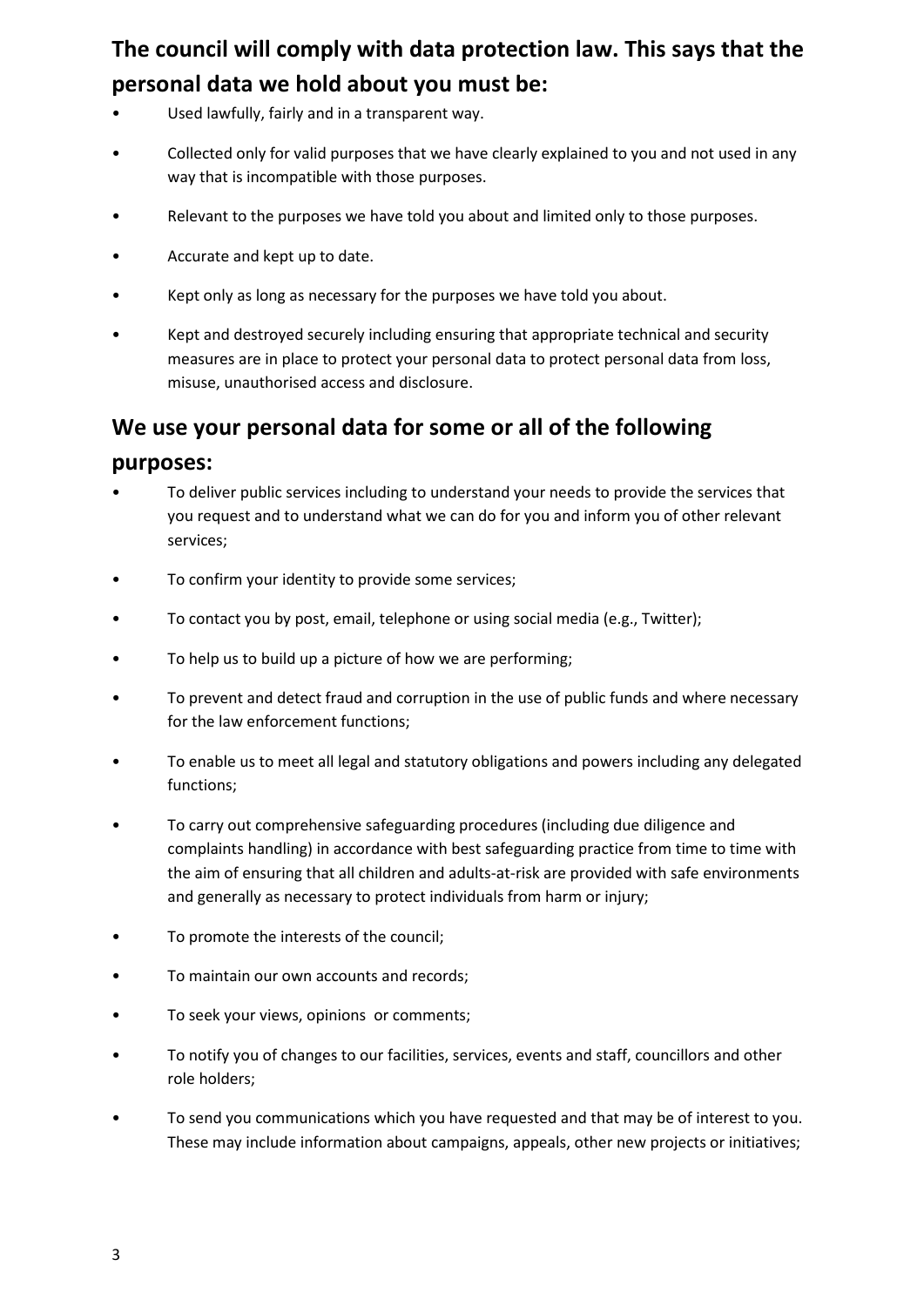- To process relevant financial transactions including grants and payments for goods and services supplied to the council
- To allow the statistical analysis of data so we can plan the provision of services.

Our processing may also include the use of CCTV systems for the prevention and prosecution of crime.

#### **What is the legal basis for processing your personal data?**

The council is a public authority and has certain powers and obligations. Most of your personal data is processed for compliance with a legal obligation which includes the discharge of the council's statutory functions and powers. Sometimes when exercising these powers or duties it is necessary to process personal data of residents or people using the council's services. We will always take into account your interests and rights. This Privacy Notice sets out your rights and the council's obligations to you.

We may process personal data if it is necessary for the performance of a contract with you, or to take steps to enter into a contract. An example of this would be processing your data in connection with the use of sports facilities, or the acceptance of an allotment garden tenancy

Sometimes the use of your personal data requires your consent. We will first obtain your consent to that use.

### **Sharing your personal data**

This section provides information about the third parties with whom the council may share your personal data. These third parties have an obligation to put in place appropriate security measures and will be responsible to you directly for the manner in which they process and protect your personal data. It is likely that we will need to share your data with some or all of the following (but only where necessary):

- The data controllers listed above under the heading "Other data controllers the council works with";
- Our agents, suppliers and contractors. For example, we may ask a commercial provider to publish or distribute newsletters on our behalf, or to maintain our database software;
- On occasion, other local authorities or not for profit bodies with which we are carrying out joint ventures e.g. in relation to facilities or events for the community.

### **How long do we keep your personal data?**

We will keep some records permanently if we are legally required to do so. We may keep some other records for an extended period of time. For example, it is currently best practice to keep financial records for a minimum period of 8 years to support HMRC audits or provide tax information. We may have legal obligations to retain some data in connection with our statutory obligations as a public authority. The council is permitted to retain data in order to defend or pursue claims. In some cases the law imposes a time limit for such claims (for example 3 years for personal injury claims or 6 years for contract claims). We will retain some personal data for this purpose as long as we believe it is necessary to be able to defend or pursue a claim. In general, we will endeavour to keep data only for as long as we need it. This means that we will delete it when it is no longer needed.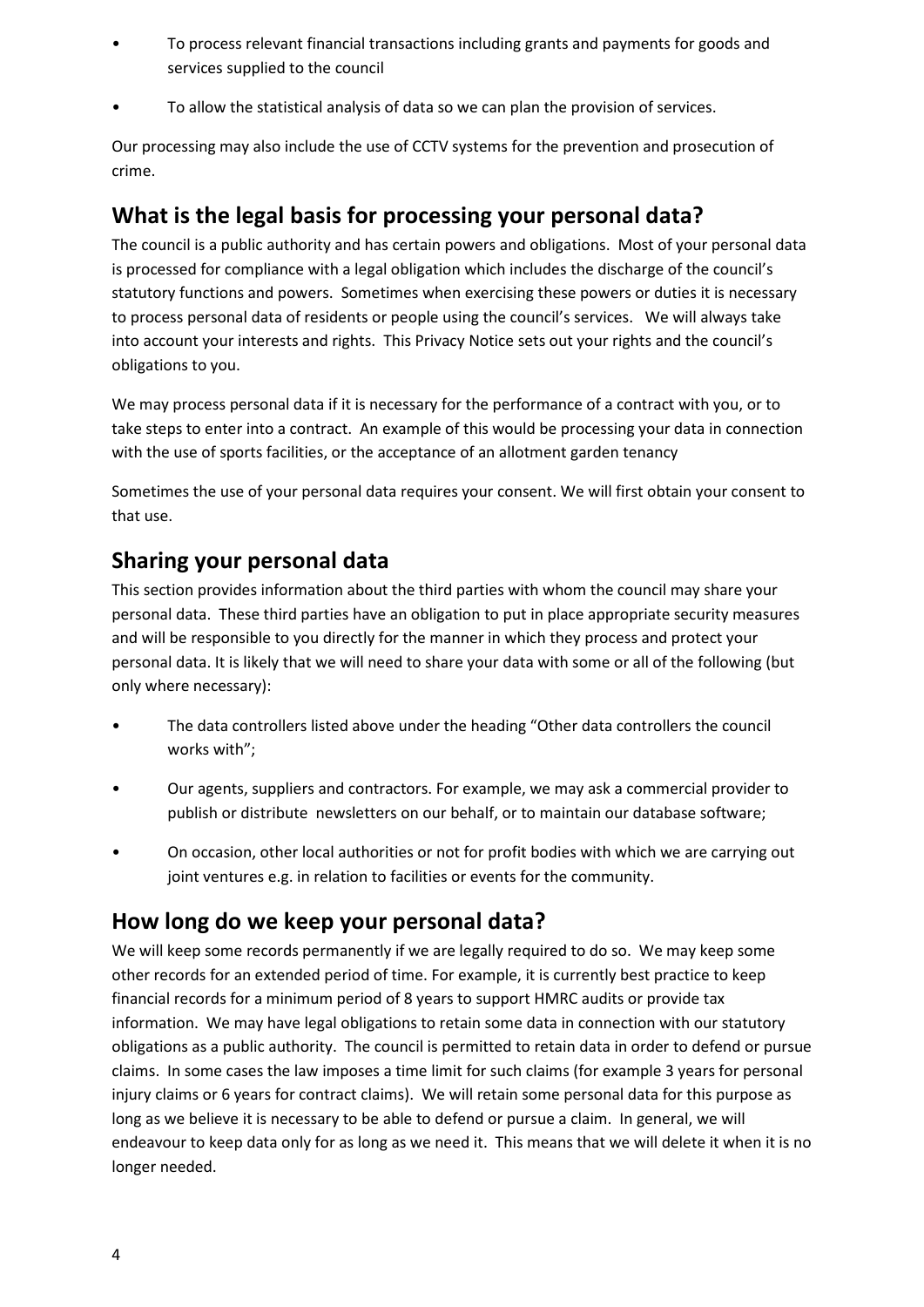### **Your rights and your personal data**

You have the following rights with respect to your personal data:

When exercising any of the rights listed below, in order to process your request, we may need to verify your identity for your security. In such cases we will need you to respond with proof of your identity before you can exercise these rights.

- 1) The right to access personal data we hold on you
- At any point you can contact us to request the personal data we hold on you as well as why we have that personal data, who has access to the personal data and where we obtained the personal data from. Once we have received your request we will respond within one month.
- There are no fees or charges for the first request but additional requests for the same personal data or requests which are manifestly unfounded or excessive may be subject to an administrative fee.
- 2) The right to correct and update the personal data we hold on you
- If the data we hold on you is out of date, incomplete or incorrect, you can inform us and your data will be updated.
- 3) The right to have your personal data erased
- If you feel that we should no longer be using your personal data or that we are unlawfully using your personal data, you can request that we erase the personal data we hold.
- When we receive your request we will confirm whether the personal data has been deleted or the reason why it cannot be deleted (for example because we need it for to comply with a legal obligation).
- 4) The right to object to processing of your personal data or to restrict it to certain purposes only
- You have the right to request that we stop processing your personal data or ask us to restrict processing. Upon receiving the request we will contact you and let you know if we are able to comply or if we have a legal obligation to continue to process your data.
- 5) The right to data portability
- You have the right to request that we transfer some of your data to another controller. We will comply with your request, where it is feasible to do so, within one month of receiving your request.
- 6) The right to withdraw your consent to the processing at any time for any processing of data to which consent was obtained
- You can withdraw your consent easily by telephone, email, or by post (see Contact Details below).
- 7) The right to lodge a complaint with the Information Commissioner's Office.